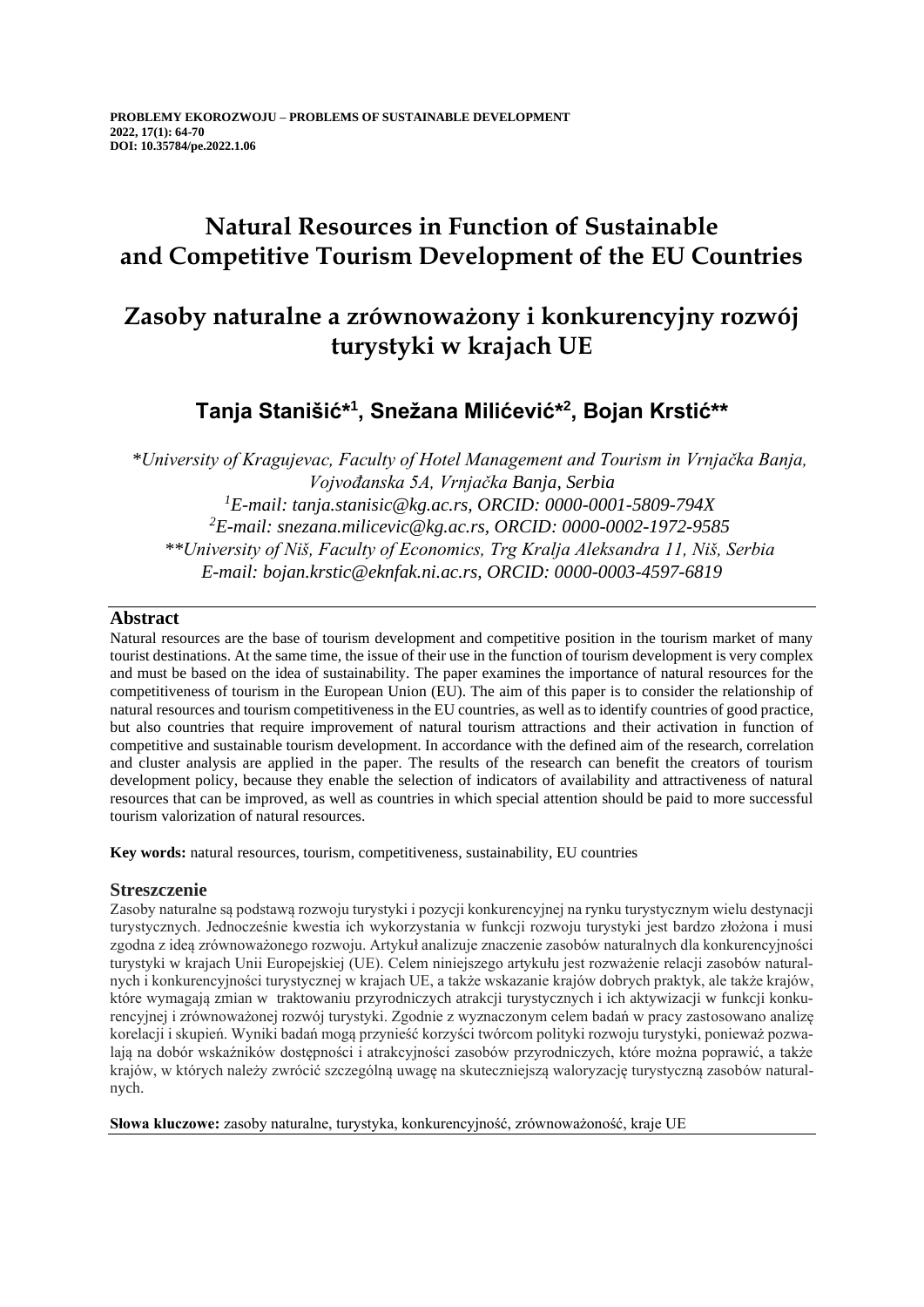#### **Introduction**

In order for a tourist destination to be successful in a market, it is necessary to have two basic characteristics, its competitiveness and sustainability. It is not enough only one parameter to be satisfied, but both and they must support each other. The competitiveness of a destination refers to its ability to compete efficiently and profitably with other destinations in the tourism market. Sustainability refers to a destination's ability to maintain the quality of its natural, social, cultural, and environmental resources while competing in the market (Goeldner and Ritchie, 2012). Sustainability plays the most important role in the long-term competitiveness of a tourist destination (Goffi et al., 2019). In other words, sustainability is a central element of a tourist destination's competitiveness. The idea of sustainable development are applicable to all types of tourist destinations, i.e. in all types of tourism, including mass tourism development and specific forms of tourism (UNEP and WTO, 2005; OECD, 2016). According to Dugulan et al., (2010) competitiveness is one of the common concepts used to present the sustainable development of tourism.

Natural resources play a huge role in achieving competitive and sustainable tourism development. If used in a sustainable way, they are the basis of the competitive advantages of many tourist destinations. In this paper, the authors focus on the analysis of indicators of availability and attractiveness of natural resources of the EU countries as a basis for competitive tourism development. Namely, in the literature there are certain researches of the connection and impact of natural resources on the competitiveness of tourism of certain groups of developing countries. A comprehensive understanding of this relationship at the level of EU countries was lacking, so the authors perform the analysis on a sample of EU 27 countries. The research was realized through two stages. Firstly, the interdependence between the availability and attractiveness of natural resources and the competitiveness of tourism in a sample of EU countries was examined by applying a correlation analysis. Subsequently, a cluster analysis was applied to examine the homogeneity of EU countries according to available natural resources and their use for tourism purposes. The analysis and discussion of the obtained results enabled the selection of key indicators of tourism development, but also the countries in which the use of natural resources for tourism purposes requires improvement, and the formulation of appropriate recommendations on that basis.

#### **1. Literature Review**

In order to understand the concept of destination competitiveness, many authors point out that it is necessary to get acquainted with the concepts of comparative advantage and competitive advantage,

which are essential elements of competitiveness (Hassan, 2000; Michael et al., 2019). Comparative advantage includes all resources possessed by one destination, and competitive advantage implies the ability of the destination to allocate them efficiently and effectively, i.e. uses these resources over an extended period of time (Crouch, 2011). According to Porter (1990), resources can be divided into five basic categories: human resources, natural resources, knowledge resources, capital, and infrastructure. Ritchie and Crouch (2003) believe that when considering competitiveness in tourism, it is necessary to add a new category of resources, the historical and cultural resources of the destination, and to expand the category of infrastructure with a tourism suprastructure.

Tourism, as a global phenomenon today, owes its success to the wealth of natural resources. Quality and preserved natural resources are a key value of a tourist destination and can create the comparative advantages for tourism development (Krstic et al., 2016). Climatic and geographical factors, flora and fauna, are the determining factors when tourists choose a destination (Milićević and Štetić, 2017). Due to the growing interest of tourists in naturebased tourism, protected natural areas, such as national parks or special nature reserves, are becoming very attractive tourist destinations, where tourists can enjoy untouched nature, see landscapes, study flora and fauna, etc. (Krejić et al., 2019; Trišić, 2020) and, at the same time, learn about the protection and sustainable use of natural resources in the area (Esfandiar et al., 2019).

The basis for the development of nature-based tourism are natural resources, such as forests, rivers, waterfalls, mountains, lakes, which represent the primary attraction (Lundberg and Fredman, 2012; Taczanowska et al., 2019). However, the expansive development of tourism affects the greater utilization of natural resources, and poses a major threat to the natural environment (Podhorodecka and Dudek, 2019). The negative consequences of tourism on the natural environment are reflected in land degradation, endangering biodiversity, disturbing the landscape, polluting water resources and air. Authors Asghari (2011) and Marković et al. (2020) state that the tourism industry, investors and tourists still do not have a clear awareness of how to use natural resources in a sustainable way, because uncontrolled use often leads to their destruction.

Numerous authors agree that natural resources are a very important determinant of modern tourism development and an integral part of a country's tourism competitiveness model (Mihalič, 2013; Gios et al., 2006). Countries with preserved natural resources have a significant competitive advantage in attracting tourists (WEF, 2019). The quality of natural resources in the destination must be maintained in order to maintain the level of tourist demand. If the high level of quality of these resources is not main-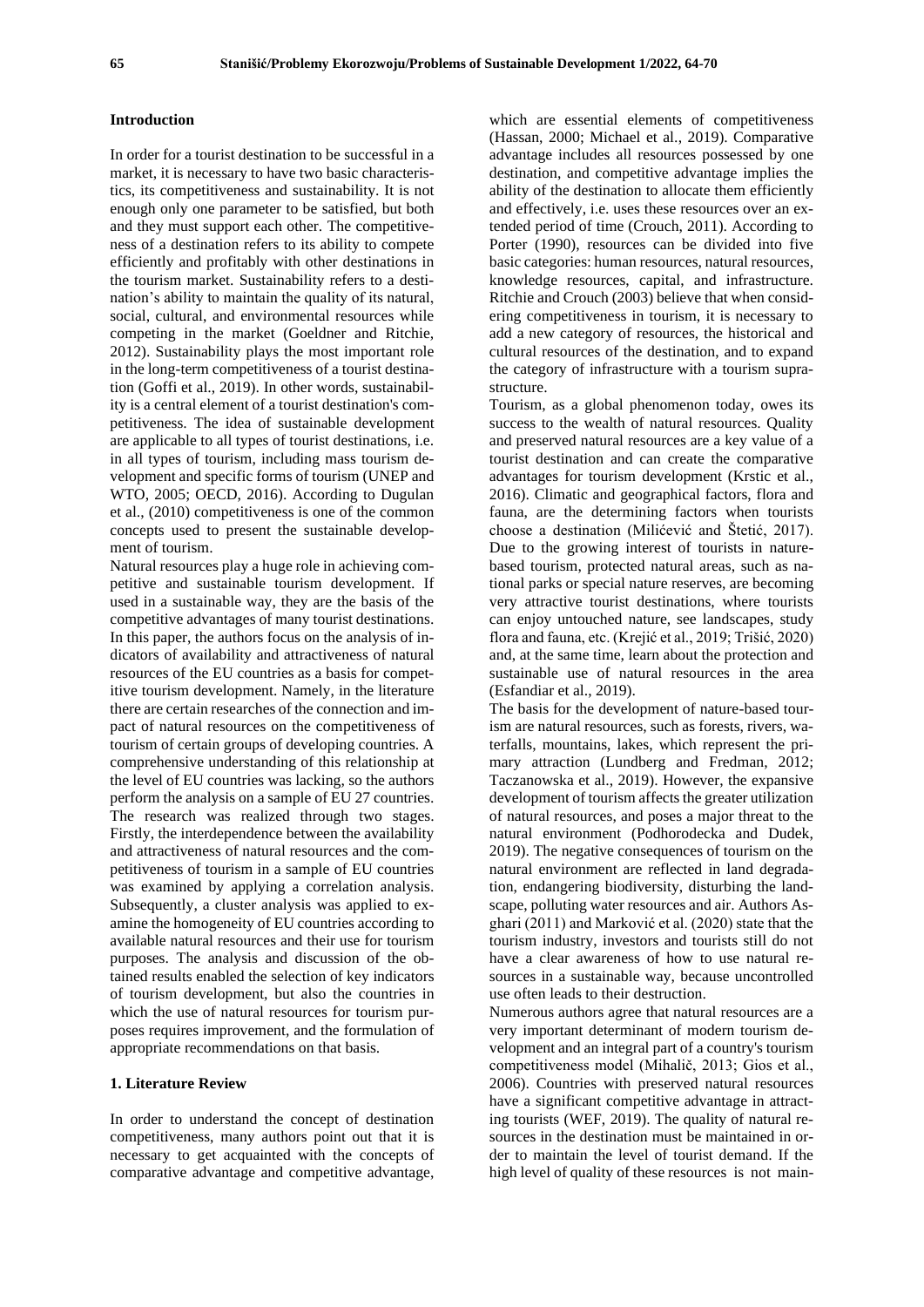|                                        |    |         |         |        | Std.      | Variation   |
|----------------------------------------|----|---------|---------|--------|-----------|-------------|
|                                        | N  | Minimum | Maximum | Mean   | Deviation | Coefficient |
| Number of World Heritage natural sites | 27 | 0.00    | 5.00    | 1.52   | 1.53474   | 101.07      |
| Total known species                    | 27 | 232.00  | 538.00  | 383.85 | 76.92389  | 20.04       |
| Total protected areas                  | 27 | 1.69    | 55.07   | 22.56  | 12.19683  | 54.07       |
| Natural tourism digital demand         | 27 | 1.23    | 91.95   | 29.08  | 27.70110  | 95.24       |
| Attractiveness of natural assets, 1-7  | 27 | 3.02    | 6.46    | 5.24   | 0.82766   | 15.80       |
| <b>TTCI</b>                            | 27 | 3.97    | 5.44    | 4.53   | 0.42872   | 9.46        |
| Valid N (listwise)                     | 27 |         |         |        |           |             |

Table 1. Descriptive statistics of the observed indicators, source: Authors' calculation

tained, the demand for tourists will inevitably decrease (Goeldner and Ritchie, 2012). Aguiló et al. (2005) conducted research in the Balearic Islands, which proved that tourists have become increasingly demanding in terms of the natural environment and its quality. Du Toit et al. (2010) showed in their study that there is a strong link between the natural environment and the competitiveness of a tourist destination. The authors used a number of indicators of the natural environment in the analysis, such as natural heritage (with the number of UNESCO World Heritage natural sites), coast, thermomineral spring, land area, etc. They concluded that the wealth of natural resources significantly increases the competitiveness of the tourist destination.

Jovanović and Janković Milić (2013) also state that the quality of natural resources can provide a significant competitive advantage in a country's tourism. Therefore, according to them, it is extremely important to measure the contribution of this indicator to the overall tourist competitiveness. The authors analyzed the impact of the quality of natural resources on the tourism competitiveness of South Eastern European countries in the period from 2009 to 2013. The results of their research showed that there is a positive and statistically significant impact of the quality of natural resources on the tourism competitiveness of these countries. Dugulan et al. (2010) analyzed the competitiveness of Central and Eastern European countries, from the aspect of the impact of natural resources. However, their results showed that natural resources are not a significant factor in the competitiveness of these countries as tourist destinations. Namely, the authors conclude that a larger number of World Heritage natural sites, known species and protected natural areas, as well as the overall higher quality of the natural environment, should contribute to these countries becoming more attractive destinations for international tourists, which will affect their larger competitiveness in the tourism market in the future.

#### **2. Information Basis of Research, Methods and Hypotheses**

The aim of this paper is to consider the relationship between the quality of natural resources and the competitiveness of tourism in the EU countries, as well as the homogeneity of the EU countries when it comes to natural resources as a basis for tourism development. In order to realize the defined aim of the research, the paper starts from the following assumptions: 1) There is a positive correlation between the specificity and attractiveness of natural resources and the competitiveness of tourism in the EU countries; 2) the EU countries differ significantly in the specificity and attractiveness of natural resources.

The information basis of the research is the report of the World Economic Forum on the competitiveness of tourism and travel for 2019. In addition to the Travel & Tourism Competitiveness Index (TTCI) values for the EU member states, the analysis also includes data for indicators within the pillar Natural Resources. The quality, i.e. specificity and attractiveness of natural resources of the EU countries is measured by the values of the following indicators: Number of World Heritage natural sites, Total known species, Total protected areas, Natural tourism digital demand and Attractiveness of natural assets (WEF, 2019). Descriptive statistics of the data included in the analysis are given in Table 1.

The value of the indicator Number of World Heritage natural sites in the EU countries ranges from 0 to 5. Countries with a value of 0 are: Cyprus, Czech Republic, Estonia, Ireland, Malta, Lithuania. Luxembourg and Latvia, while the value of 5 is recorded in Italy and Spain. The minimum value of the indicator Total known species which measures the total known species of mammals, birds and amphibians was recorded in Malta, and the maximum in Spain. The minimum value of the indicator Total protected areas which represent total square kilometers of terrestrial and marine areas under protection as a share of the country's total territorial area (WEF, 2019) was recorded in Cyprus, and the maximum in Slovenia. The minimum value of the indicator Natural tourism digital demand, which measures online search for natural based forms of tourism on a scale from 0 to 100, was recorded in Lithuania, and the maximum in Italy. Attractiveness of natural assets was rated best in Austria and weakest in Belgium (Annex 1). In addition to the minimum, maximum and mean values of the analyzed indicators, Table 1 also shows the values of the standard deviation and the coefficient of variation for each of the observed indicators for the sample of the EU countries. It can be concluded that the greatest variability among the EU countries was recorded when it comes to the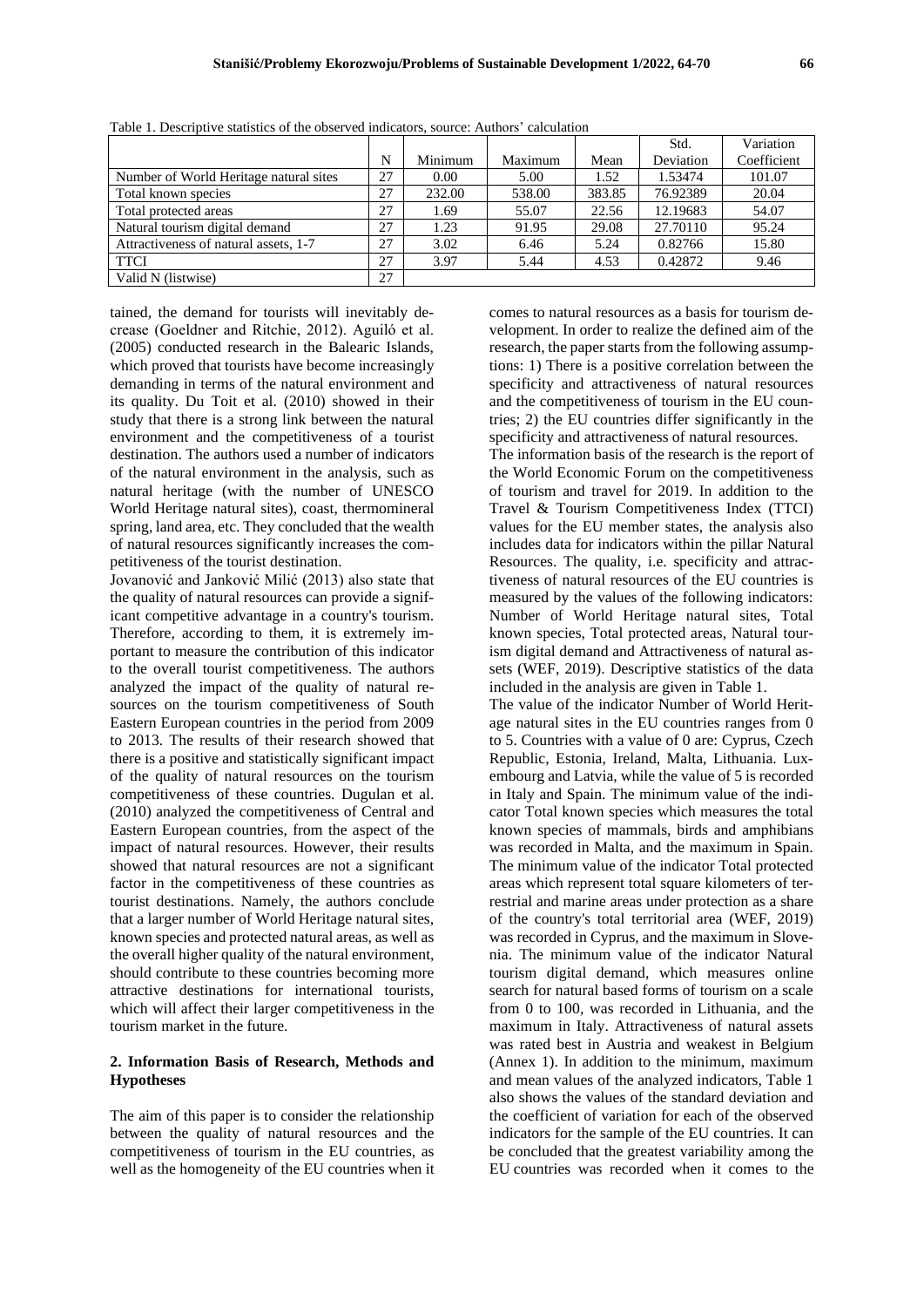|                                        | Number of<br>World<br>Heritage<br>natural<br>sites | Total<br>known<br>species | Total<br>protected<br>areas | Natural<br>tourism<br>digital<br>demand | <b>Attractiveness</b><br>of natural assets | <b>TTCI</b> |
|----------------------------------------|----------------------------------------------------|---------------------------|-----------------------------|-----------------------------------------|--------------------------------------------|-------------|
| Number of World Heritage natural sites |                                                    |                           |                             |                                         |                                            |             |
| Total known species                    | 0.813<br>$(0.000)**$                               |                           |                             |                                         |                                            |             |
| Total protected areas                  | 0.209<br>(0.294)                                   | 0.215<br>(0.282)          |                             |                                         |                                            |             |
| Natural tourism digital demand         | 0.483<br>$(0.011)*$                                | 0.518<br>$(0.006)$ **     | $-0.230$<br>(0.249)         |                                         |                                            |             |
| Attractiveness of natural assets, 1-7  | 0.287<br>(0.146)                                   | 0.322<br>(0.101)          | $-0.195$<br>(0.329)         | 0.578<br>$(0.002)$ **                   |                                            |             |
| <b>TTCI</b>                            | 0.631<br>$(0.000)**$                               | 0.521<br>$(0.005)$ **     | 0.035<br>(0.864)            | 0.638<br>$(0.000)**$                    | 0.336<br>(9.086)                           |             |

Table 2. Correlation matrix, source: Authors' calculation

\*\* Correlation is significant at the 0.01 level (2-tailed).

\* Correlation is significant at the 0.05 level (2-tailed).

Table 3. Final Cluster Centers, *ource:* Authors' calculation

|                                        | Cluster |        |        |  |  |
|----------------------------------------|---------|--------|--------|--|--|
|                                        |         |        |        |  |  |
| Number of World Heritage natural sites | 1.63    | 0.13   | 3.88   |  |  |
| Total known species                    | 397.13  | 296.38 | 509.00 |  |  |
| Total protected areas                  | 27.64   | 15.24  | 18.15  |  |  |
| Natural tourism digital demand         | 26.64   | 15.36  | 65.70  |  |  |
| Attractiveness of natural assets, 1-7  | 5.04    | 5.27   | 5.93   |  |  |

value of the indicator Number of World Heritage natural sites, followed by the Natural tourism digital demand indicator.

In order to provide answers to the research questions, i.e. hypotheses, correlation and cluster analysis were applied in the paper. Correlation analysis was applied in order to determine the interdependence between the quality of natural resources and the competitiveness of tourism in the EU countries. Cluster analysis was applied in order to determine the homogeneity of the EU countries according to the quality of natural resources. Th The membership of countries by selected clusters is shown in Table 4. It can be concluded that 4 out of 27 analysed countries (France, Greece, Italy and Spain) belong to the cluster of best performance (cluster 3). This group of countries records the leading values of four of the five analysed indicators of availability and attractiveness of natural resources. A total of 8 countries (Cyprus, Estonia, Finland, Ireland, Latvia, Malta, Luxembourg, Lithuania) belongs to the cluster with the lowest performance (cluster 2). This group of countries records the weakest results in all analysed indicators. This can be a guideline for tourism policy makers at the EU level, given the pronounced interdependence between the availability and attractiveness of natural resources and the competitiveness of tourism, to pay more attention to the protection and promotion of natural resources in these countries. The largest number of countries, 15 in total, i.e. all remaining EU countries belong to the cluster with medium performance (cluster 1). e Post Hoc Test was applied in order to test the significance of the

difference between the defined clusters, after grouping the EU countries according to the analyzed indicators.

#### **3. Research Results and Discussions**

The first part of the analysis is dedicated to testing the relationship between the availability and attractiveness of natural resources and the competitiveness of tourism in the EU countries. To this end, the values of the Pearson correlation coefficients between the observed indicators are calculated. The values of the correlation coefficients (r) and the corresponding p - values (p) are shown in Table 2.

The results shown in Table 2 indicate that there is the highest correlation level between the TTCI and Natural tourism digital demand indicator ( $r = 0.638$ ,  $p =$ 0.000). This is followed by the values of Pearson's correlation coefficient between TTCI and Number of World Heritage natural sites  $(r = 0.631, p = 0.000)$ and TTCI and Total known species  $(r = 0.521, p =$ 0.005). There is a moderate statistically significant positive correlation between these indicators and the TTCI values. A positive correlation also exists between the TTCI values and the other two indicators, Total protected areas and Attractiveness of natural assets, however the values of Pearson's correlation coefficient are not statistically significant. This interdependence between the TTCI value and all observed indicators speaks in favor of confirming the first initial assumption of the research. Namely, there is a positive correlation between the specificity and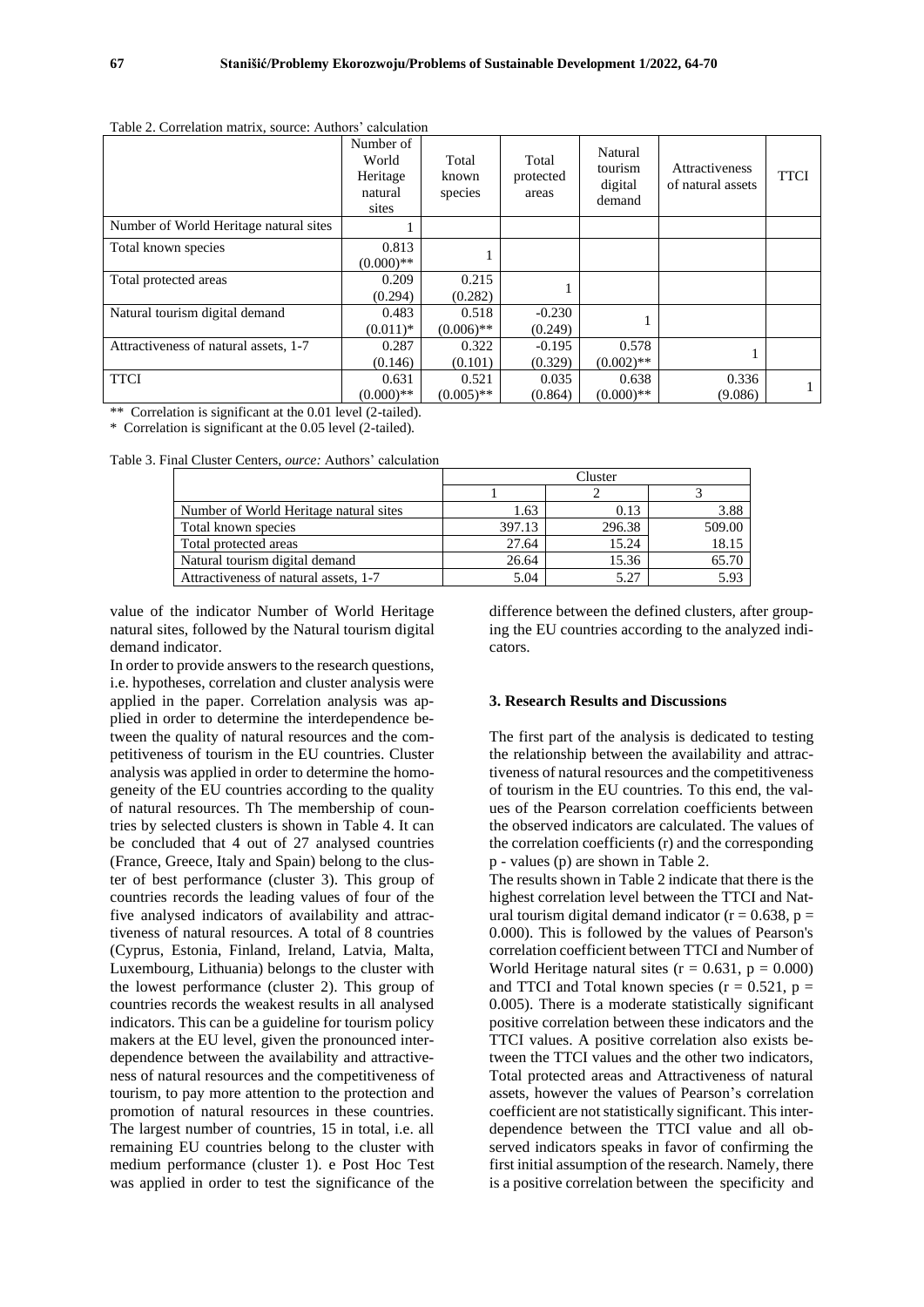| Country        | Cluster        | Distance | Country         | Cluster                | Distance |
|----------------|----------------|----------|-----------------|------------------------|----------|
| Austria        |                | 39.448   | Italy           | 3                      | 26.711   |
| Belgium        |                | 48.844   | Latvia          | $\overline{c}$         | 46.794   |
| Bulgaria       |                | 49.440   | Lithuania       | $\overline{c}$         | 25.134   |
| Croatia        |                | 64.491   | Luxembourg      | $\overline{c}$         | 50.774   |
| Cyprus         | $\mathfrak{D}$ | 21.849   | Malta           | $\mathcal{D}_{\alpha}$ | 74.026   |
| Czech Republic |                | 20.749   | Netherlands     |                        | 34.847   |
| Denmark        |                | 44.898   | Poland          |                        | 17.700   |
| Estonia        | $\overline{c}$ | 29.319   | Portugal        |                        | 59.440   |
| Finland        | $\overline{c}$ | 33.740   | Romania         |                        | 45.151   |
| France         | 3              | 17.928   | Slovak Republic |                        | 24.926   |
| Germany        |                | 35.858   | Slovenia        |                        | 28.564   |
| Greece         | 3              | 39.796   | Spain           | 3                      | 29.531   |
| Hungary        |                | 27.308   | Sweden          |                        | 39.249   |
| Ireland        | $\mathfrak{D}$ | 37.398   |                 |                        |          |

Table 4. Clusters of the EU countries according to the indicators within the pillar *Natural Resources,* source: Authors' calculation

Table 5. Multiple Comparisons (Post Hoc Test), source: Authors' calculation

|                                  |                |                         | Mean Difference |            |       |
|----------------------------------|----------------|-------------------------|-----------------|------------|-------|
| Indicators                       | $(I)$ Cluster  | $(J)$ Cluster           | $(I-J)$         | Std. Error | Sig.  |
| Number of World Heritage natural | $\mathbf{1}$   | $\overline{c}$          | $1.50833(*)$    | 0.43133    | 0.005 |
| sites                            |                | $\overline{3}$          | $-2.24167(*)$   | 0.55441    | 0.001 |
|                                  | $\overline{2}$ | $\mathbf{1}$            | $-1.50833(*)$   | 0.43133    | 0.005 |
|                                  |                | 3                       | $-3.75000(*)$   | 0.60332    | 0.000 |
|                                  | 3              | $\mathbf{1}$            | $2.24167(*)$    | 0.55441    | 0.001 |
|                                  |                | $\overline{c}$          | $3.75000(*)$    | 0.60332    | 0.000 |
| Total known species              | $\mathbf{1}$   | $\overline{c}$          | $100.75833(*)$  | 14.77570   | 0.000 |
|                                  |                | $\overline{3}$          | $-111.86667(*)$ | 18.99222   | 0.000 |
|                                  | $\overline{2}$ | $\mathbf{1}$            | $-100.75833(*)$ | 14.77570   | 0.000 |
|                                  |                | $\overline{\mathbf{3}}$ | $-212.62500(*)$ | 20.66761   | 0.000 |
|                                  | 3              | $\mathbf{1}$            | $111.86667(*)$  | 18.99222   | 0.000 |
|                                  |                | $\sqrt{2}$              | 212.62500(*)    | 20.66761   | 0.000 |
| Total protected areas            | $\mathbf{1}$   | $\sqrt{2}$              | $12.39292(*)$   | 4.87433    | 0.045 |
|                                  |                | 3                       | 9.49167         | 6.26531    | 0.302 |
|                                  | $\overline{2}$ | $\,1$                   | $-12.39292(*)$  | 4.87433    | 0.045 |
|                                  |                | $\overline{\mathbf{3}}$ | $-2.90125$      | 6.81800    | 0.905 |
|                                  | 3              | $\mathbf{1}$            | $-9.49167$      | 6.26531    | 0.302 |
|                                  |                | $\overline{c}$          | 2.90125         | 6.81800    | 0.905 |
| Natural tourism digital demand   | $\mathbf{1}$   | $\mathbf{2}$            | 11.28450        | 10.18639   | 0.519 |
|                                  |                | 3                       | $-39.05300(*)$  | 13.09327   | 0.017 |
|                                  | $\overline{2}$ | $\,1$                   | $-11.28450$     | 10.18639   | 0.519 |
|                                  |                | 3                       | $-50.33750(*)$  | 14.24829   | 0.005 |
|                                  | 3              | $\,1$                   | $39.05300(*)$   | 13.09327   | 0.017 |
|                                  |                | $\overline{c}$          | $50.33750(*)$   | 14.24829   | 0.005 |
| Attractiveness of natural assets | $\mathbf{1}$   | $\mathbf{2}$            | $-0.22808$      | 0.34975    | 0.793 |
|                                  |                | $\overline{\mathbf{3}}$ | $-0.88683$      | 0.44956    | 0.141 |
|                                  | $\overline{2}$ | $\mathbf{1}$            | 0.22808         | 0.34975    | 0.793 |
|                                  |                | 3                       | $-0.65875$      | 0.48922    | 0.384 |
|                                  | 3              | $\mathbf{1}$            | 0.88683         | 0.44956    | 0.141 |
|                                  |                | $\mathbf{2}$            | 0.65875         | 0.48922    | 0.384 |

\* The mean difference is significant at the 0.05 level

attractiveness of natural resources and the competitiveness of tourism in the EU countries.

Given that the existence of a positive correlation between the competitiveness of tourism in the EU countries and the availability and attractiveness of natural resources has been confirmed, the second

part of the analysis is dedicated to examining the homogeneity of the EU countries according to available natural resources that can be in function of tourism development. First, three clusters of the EU countries are singled out according to the observed indicators of natural resources (Table 3). Cluster 3 is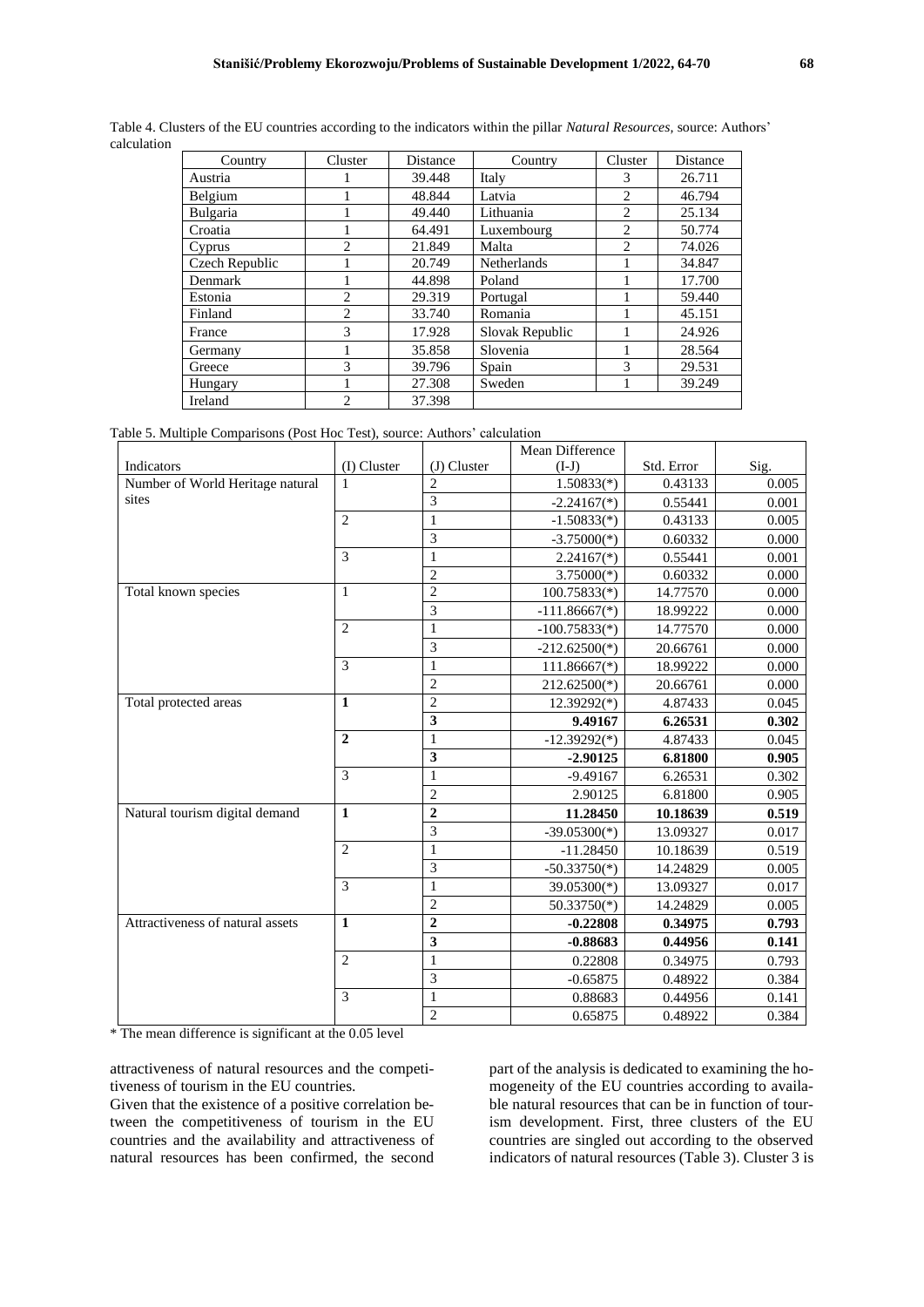identified as the cluster with the best performance, followed by cluster 1, then cluster 2.

In order to determine between which clusters of countries and for which indicators within the pillar Natural Resources there is a statistically significant difference in the values of the indicators, a Post Hoc Test is conducted. The results are shown in Table 5. Based on the results presented in Table 5, it can be concluded that there is a statistically significant difference between clusters in a number of analysed indicators. This result is the basis for confirming the second initial assumption of the research. Namely, the EU countries differ significantly in terms of specificity and attractiveness of natural resources. It should be noted that a statistically significant difference between clusters is not observed when it comes to the Attractiveness of natural assets indicator, between the third cluster compared to the first and second when it comes to Total protected areas indicator and between the first and second cluster according to Natural tourism digital demand indicator.

#### **Conclusion**

The huge role and importance of natural resources for the tourism development of countries imposes the need for a more detailed examination of their connection and impact on the tourism competitiveness. The results of previous research on this topic differ depending on the selected sample of countries. While some authors find a significant impact of natural resources on the competitiveness of tourism (Jovanović and Janković Milić, 2013), others talk about the lack of any significant link between natural resources and tourism competitiveness in certain groups of countries and about the possibility of more successful use of natural resources (Dugulan et al., 2010). Unlike previous researches, which took into account a relatively smaller sample of countries, the research in this paper was conducted on a sample of 27 EU countries. The results of the research confirmed the existence of a positive correlation between the indicators of availability and attractiveness of natural resources and the competitiveness of tourism in the EU countries. At the same time, the highest level of positive correlation was recorded between the values of the indicator Natural tourism digital demand and TTCI. This fact can be significant, because it is an indicator that does not represent a given state of affairs, but can be further improved by implementing the achievements of modern technologies in the process of tourism development.

Since the first part of the research confirmed the existence of a positive correlation between natural resources and tourism competitiveness of the EU countries, the second part examined their homogeneity according to the availability and attractiveness of natural resources. The research showed that the EU countries differ significantly according to the values of the analysed indicators, as well as that there are

certain countries (Cyprus, Estonia, Finland, Ireland, Latvia, Malta, Luxembourg, Lithuania) where it is necessary to make additional efforts to more successfully valorise natural resources for the purpose of tourism development. Of course, this valorisation must be based on the sustainability, with the maximum possible preservation of available natural resources for future generations and future tourism development.

#### **References**

- 1. AGUILÓ E., ALEGRE J., SARD M., 2005, The Persistence of the Sun and Sand Tourism Model, *Tourism Management,* 26(2): 219-231, DOI: 10.1016/j.tourman.2003.11.004.
- 2. ASGHARI M., 2011, Tourism and Natural Resources, *Iranian Economic Review,* 16(30): 103-117, DOI: 10.22059/ier.2011.32732.
- 3. CROUCH G.I., 2011, Destination Competitiveness: An Analysis of Determinant Attributes, *Journal of Travel Research,* 50(1): 27-45, DOI: 10.1177/0047287510362776
- 4. DU TOIT L., FOURIE J., TREW D., 2010, *The Sources of Comparative Advantage in Tourism*, Stellenbosch Economic Working Paper, 01/2010, Stellenbosch University, Department of Economics.
- 5. DUGULAN D., BALAURE V., POPESCU I.C., VEGHEŞ C., 2010, Cultural Heritage, Natural Resources and Competitiveness of the Travel and Tourism Industry in Central and Eastern European Countries, *Annales Universitatis Apulensis Series Oeconomica,* 12(2): 742-748,

DOI: 10.29302/oeconomica.2010.12.2.26

- 6. ESFANDIAR K., SHARIFI-TEHRANI M., PRATT S., ALTINAY L., 2019. Understanding Entrepreneurial Intentions: A Developed Integrated Structural Model Approach, *Journal of Business Research,* 94: 172-182, DOI: 10.1016/j.jbusres.2017.10.045
- 7. GIOS G., GOIO I., NOTARO S., RAFFAELLI R., 2006, The Value of Natural Resources for Tourism: A Case Study of the Italian Alps, International Journal of Tourism Research, 8(2): 77-85. DOI: 10.1002/jtr.552
- 8. GOELDNER C.R., RITCHIE J.R.B., 2012, *Tourism: Principles, Practices, Philosophies,* 12th edition, John Wiley & Sons, Hoboken, New Jersey.
- 9. GOFFI G., CUCCULELLI M., MASIERO L., 2019, Fostering Tourism Destination Competitiveness in Developing Countries: The Role of Sustainability, *Journal of Cleaner Production,* 209: 101-115, DOI: 10.1016/j.jclepro.2018.10.208
- 10. HASSAN S.S., 2000, Determinants of Market Competitiveness in an Environmentally Sustainable Tourism Industry, *Journal of Travel Research*, 38(3): 239-245, DOI:10.1177/004728750003800305.
- 11. JOVANOVIĆ S., JANKOVIĆ MILIĆ V., 2013, The Quality of Natural Resources and Their Impact on Tourism Sector Competitiveness in South Eastern European Countries, *Improving the Competitiveness of Enterprises and National Economies – Determinants and Solutions*, eds. Krstić B., Paszek Z., Faculty of Economics, University of Niš, Niš: 177-193.
- 12. KREJIĆ Ž., MILIĆEVIĆ S., PLEĆIĆ K., BABIĆ D., 2019, The Possibility of the Development of Bird